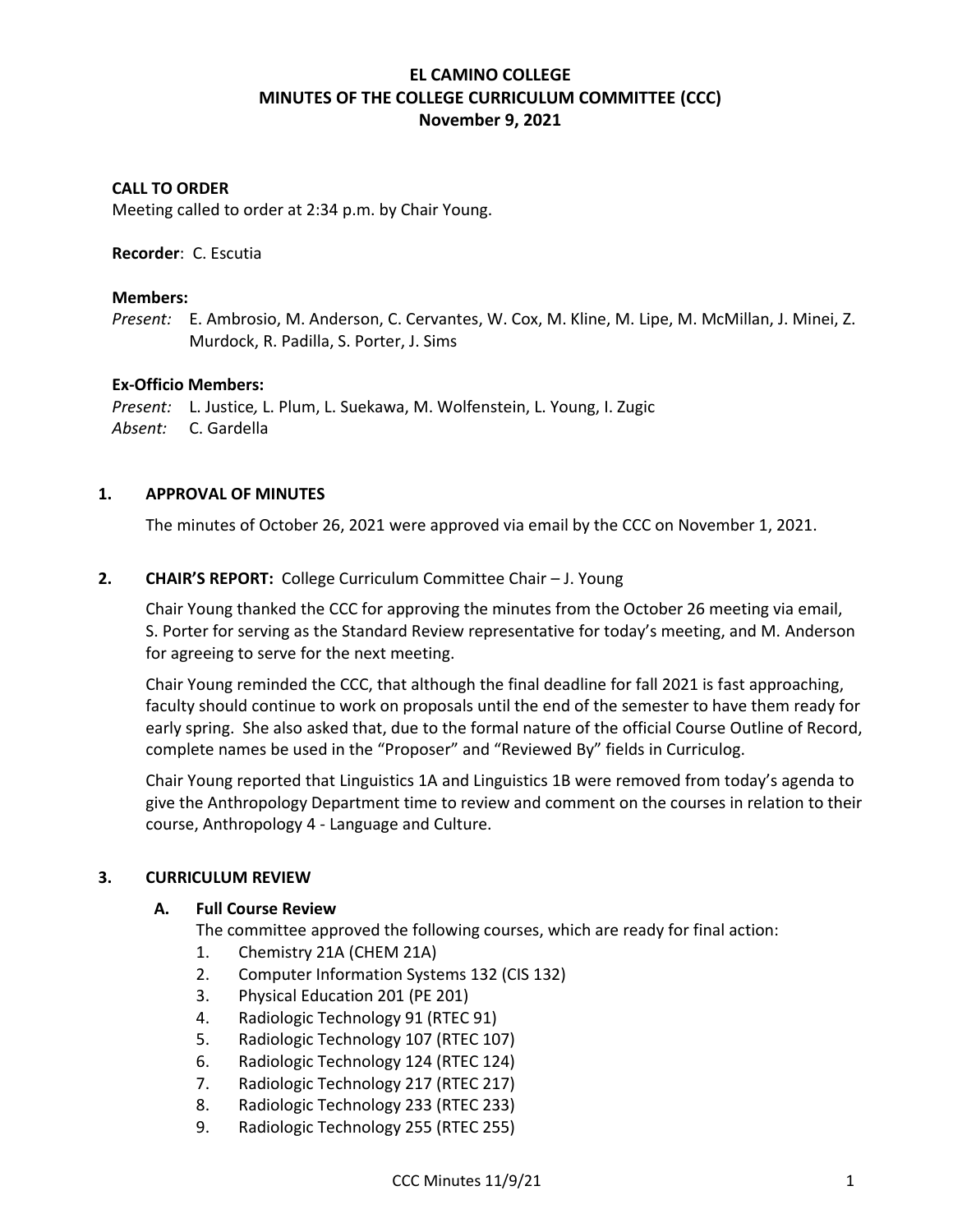# **B. Full Program Review**

The committee approved the following programs, which are ready for final action:

- 1. Accounting AS Degree
- 2. Accounting Clerical Certificate of Achievement
- 3. Accounting CPA Certificate of Achievement
- 4. Accounting Tax Preparation Certificate of Achievement
- 5. CISCO Networking Administration Certificate of Achievement

# **C. Consent Agenda Proposals**

The committee approved the following courses, which are ready for final action:

- 1. Administration of Justice 10 (AJ 10)
- 2. Administration of Justice 11 (AJ 11)
- 3. Administration of Justice 12 (AJ 12)
- 4. Administration of Justice 26 (AJ 26)
- 5. Administration of Justice 100 (AJ 100)
- 6. Administration of Justice 107 (AJ 107)
- 7. Administration of Justice 109 (AJ 109)
- 8. Administration of Justice 111 (AJ 111)
- 9. Administration of Justice 115 (AJ 115)
- 10. Computer Information Systems 18 (CIS 18)
- 11. Computer Information Systems 84 (CIS 84)
- 12. Computer Information Systems 122 (CIS 122)
- 13. Contemporary Health 1 (CH 1)
- 14. Fire and Emergency Technology 1 (FTEC 1)
- 15. Fire and Emergency Technology 3 (FTEC 3)
- 16. Fire and Emergency Technology 11 (FTEC 11)
- 17. Fire and Emergency Technology 19 (FTEC 19)
- 18. First Aid 1 (FAID 1)
- 19. Medical Terminology 1 (MEDT 1)
- 20. Nursing 101 (NURS 101)
- 21. Nursing 222 (NURS 222)
- 22. Physical Education 80abc (PE 80abc)
- 23. Physical Education 120abc (PE 120abc)
- 24. Physical Education 132abc (PE 132abc)
- 25. Physical Education 255 (PE 255)
- 26. Physical Education 400 (PE 400)
- 27. Physical Education 401 (PE 401)
- 28. Physical Education 402 (PE 402)
- 29. Physical Education 404 (PE 404)
- 30. Physical Education 407 (PE 407)
- 31. Radiologic Technology 104 (RTEC 104)
- 32. Radiologic Technology 111 (RTEC 111)
- 33. Radiologic Technology 216 (RTEC 216)
- 34. Radiologic Technology 244 (RTEC 244)
- 35. Sign Language/Interpreter Training 120 (SLAN 120)
- 36. Sign Language/Interpreter Training 131 (SLAN 131)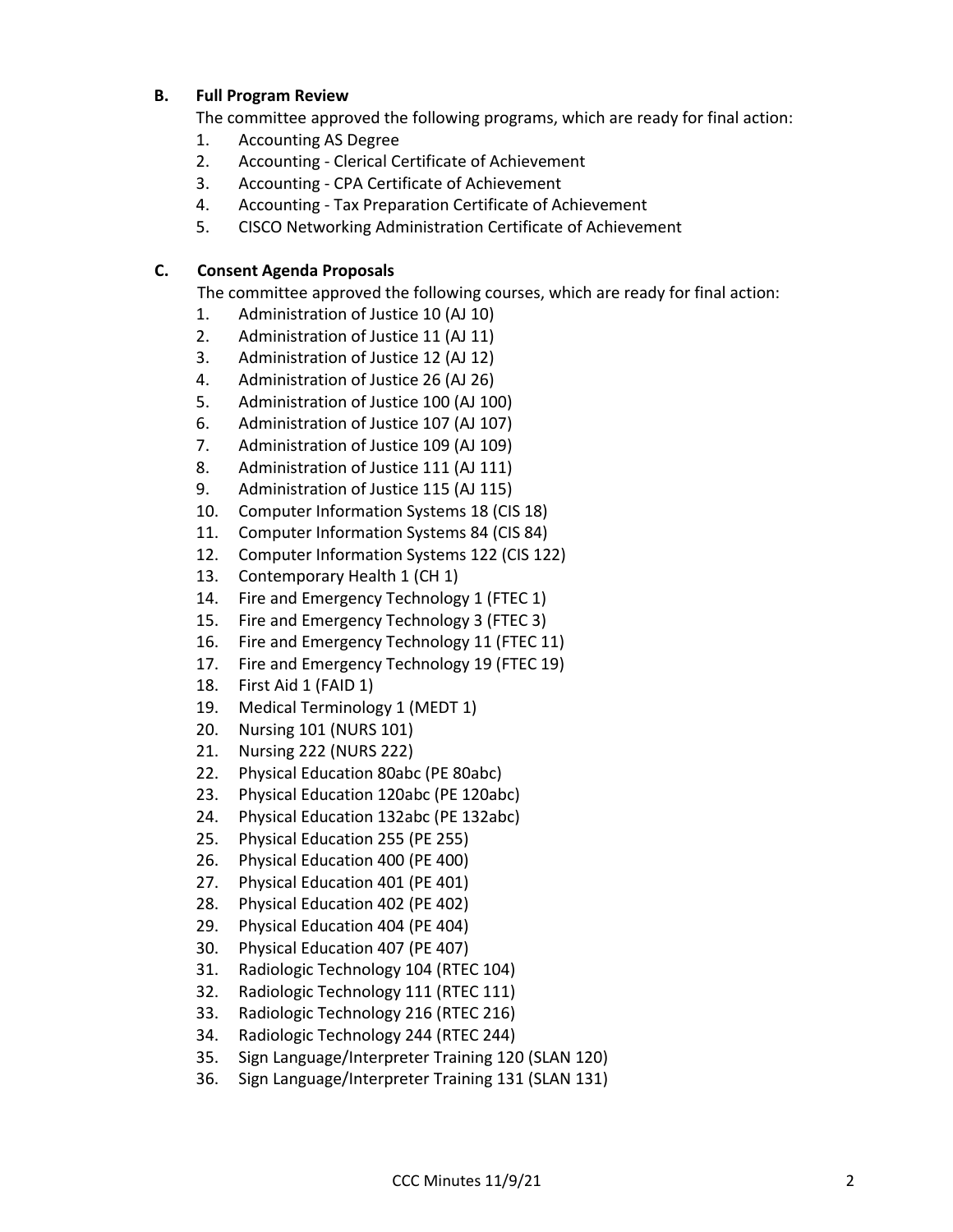#### **CURRICULUM DISCUSSION**

### **A. Full Course Review**

#### **Business Division**

The following course was presented for course review:

CIS 132 Web Development using HTML5, CSS3, and WordPress

It was moved by M. McMillan, seconded by M. Kline, that the committee approve the course proposals. The motion carried.

It was moved by M. McMillan, seconded by M. Kline, that the committee approve the course delivery methods. The motion carried.

It was moved by M. McMillan, seconded by M. Kline, that the committee approve the conditions of enrollment. The motion carried.

### **Health Sciences & Athletics Division**

The following courses were presented for course review:

PE 201 Introduction to Adapted Physical Education RTEC 91 Radiographic Pathology RTEC 107 Clinical Experience 2 RTEC 124 Radiographic Positioning 1B RTEC 217 Clinical Experience 4 RTEC 233 Radiographic Positioning 2 RTEC 255 Advanced Imaging and Special Procedures

It was moved by W. Cox, seconded by M. Lipe, that the committee approve the course proposals. The motion carried.

It was moved by W. Cox, seconded by M. Lipe, that the committee approve the course delivery methods. The motion carried.

It was moved by W. Cox, seconded by M. Lipe, that the committee approve the conditions of enrollment. The motion carried.

### **Natural Sciences Division**

The following course was presented for course review:

CHEM 21A Survey of General and Organic Chemistry

It was moved by Z. Murdock, seconded by M. McMillan, that the committee approve the course proposals. The motion carried.

It was moved by Z. Murdock, seconded by M. McMillan, that the committee approve the course delivery methods. The motion carried.

It was moved by Z. Murdock, seconded by M. McMillan, that the committee approve the conditions of enrollment. The motion carried.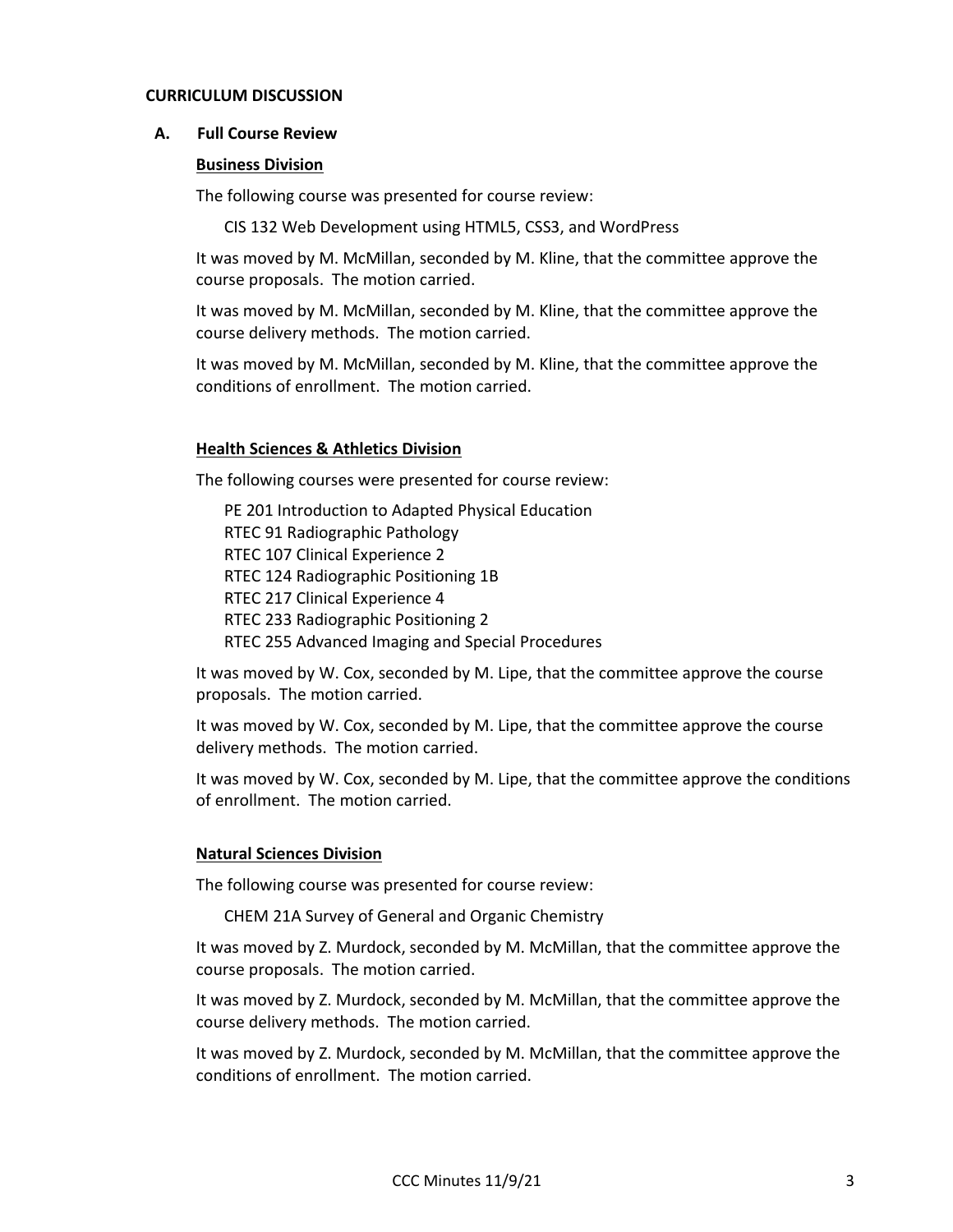## **B. Full Program Review**

### **Business Division**

The following programs were presented for program revision:

Accounting AS Degree Accounting - Clerical Certificate of Achievement Accounting - CPA Certificate of Achievement Accounting - Tax Preparation Certificate of Achievement CISCO Networking Administration Certificate of Achievement

It was moved by S. Porter, seconded by M. Lipe, that the committee approve the program revisions. The motion carried.

# **C. Consent Agenda Proposals**

It was moved by M. Kline, seconded by Z. Murdock, that the committee approve the consent agenda proposals. The motion carried.

It was moved by M. Kline, seconded by Z. Murdock, that the committee approve the consent agenda course delivery methods. The motion carried.

It was moved by M. Kline, seconded by Z. Murdock, that the committee approve the consent agenda conditions of enrollment. The motion carried.

# **4. CURRICULUM ADVISOR'S REPORT:** Curriculum Advisor – L. Plum

L. Plum announced that the Curriculog forms will continue to evolve as we identify things to make the process smoother. Please email L. Plum if there are things that might make the process easier and she will see if they are feasible to be put into action.

L. Plum shared onscreen some items to be mindful of in Curriculog: 1) She reminded everyone to use the first and last name of faculty in the "Proposer" field, as mentioned earlier by Chair Young; 2) Make sure to verify that the correct department is entered or the proposal will not get to the appropriate faculty; and 3) When revising the prerequisite or recommended prep to the standardized language, remember to properly coordinate input of the matching skills.

# **5. VICE PRESIDENT'S REPORT:** Vice President of Academic Affairs – J. Sims

J. Sims announced efforts to ramp up noncredit courses with the conversion of some Community Education courses to noncredit and ECC's continued interest to offer online degrees. Due to the added approvals for DE delivery methods, a greater opportunity now exists to offer online degree programs. She also noted that Respiratory Care will be applying to add a Baccalaureate degree at ECC so there will be more curriculum coming through.

# **6. ANNOUNCEMENTS**

**E** Next CCC Meeting: November 23, 2021 – 2:30-4:30 p.m., via Zoom

# **7. ADJOURNMENT**

Chair Young called for a motion to adjourn the meeting. J. Minei moved to adjourn, E. Ambrosio seconded, and the motion carried. Meeting was adjourned at 2:53 p.m.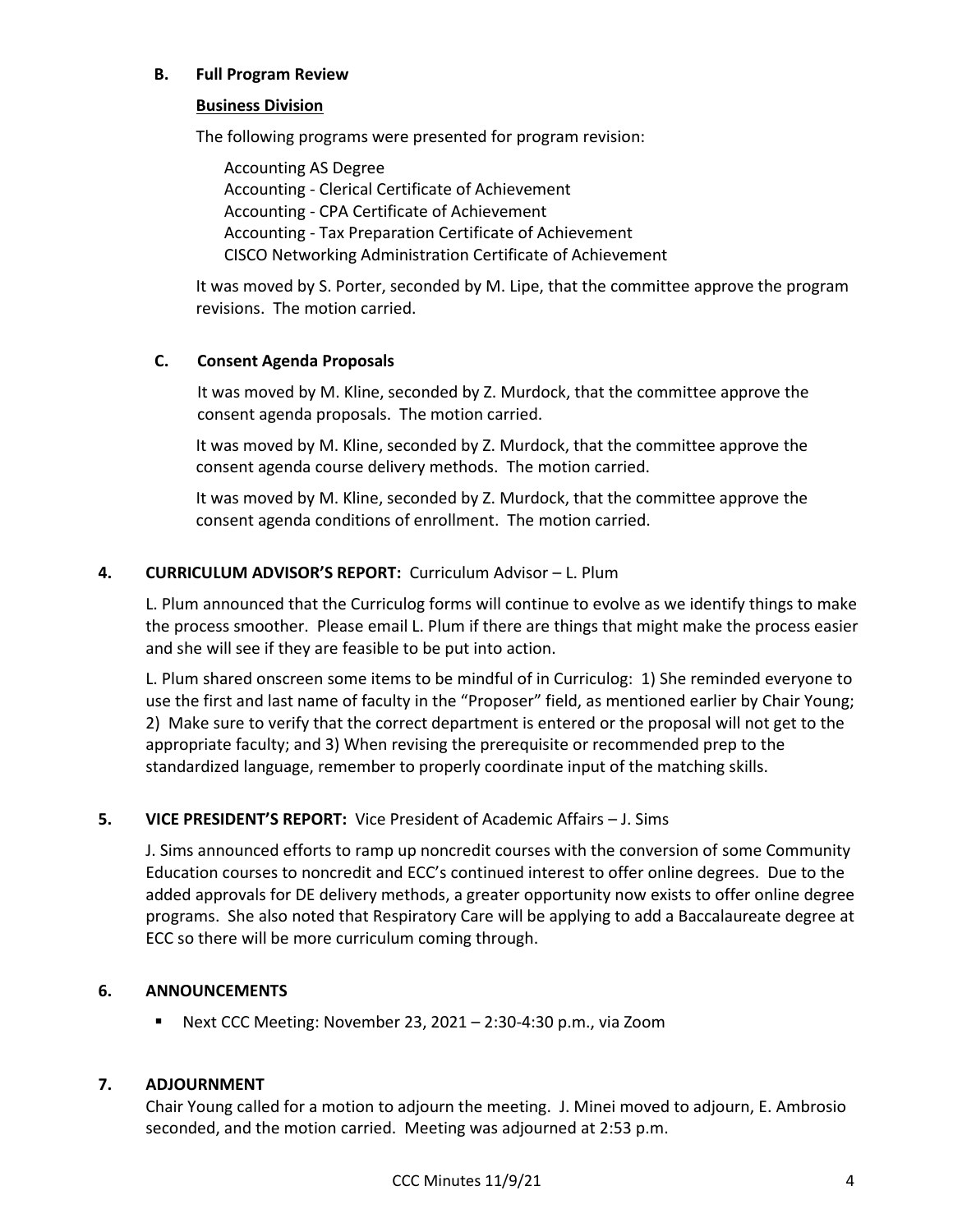| Modification         | <b>Division</b> | Course/Program Information                 | Rationale/Action          | Curriculum<br>Committee |
|----------------------|-----------------|--------------------------------------------|---------------------------|-------------------------|
| <b>Type</b>          |                 |                                            |                           | <b>Approval Date</b>    |
| <b>Course Review</b> | <b>BUSI</b>     | CIS 18 Systems Analysis and Design         | Course review             | 11/9/2021               |
| <b>Course Review</b> | <b>BUSI</b>     | CIS 84 MySQL Database                      | Course review             | 11/9/2021               |
|                      |                 | Programming for the Web                    |                           |                         |
| <b>Course Review</b> | <b>BUSI</b>     | CIS 122 Ethical Hacking                    | Course review             | 11/9/2021               |
| <b>Course Review</b> | <b>BUSI</b>     | CIS 132 Web Development using              | Course review; Change to  | 11/9/2021               |
|                      |                 | HTML5, CSS3, and WordPress                 | conditions of enrollment  |                         |
| <b>Course Review</b> | <b>HEAL</b>     | AJ 10 Introduction to Homeland             | Course review; Course     | 11/9/2021               |
|                      |                 | Security                                   | reassignment              |                         |
| <b>Course Review</b> | <b>HEAL</b>     | AJ 11 Intelligence and Security            | Course review; Course     | 11/9/2021               |
|                      |                 | Management                                 | reassignment              |                         |
| <b>Course Review</b> | <b>HEAL</b>     | AJ 12 Transportation and Border            | Course review; Change to  | 11/9/2021               |
|                      |                 | <b>Security Management</b>                 | conditions of enrollment; |                         |
|                      |                 |                                            | Course reassignment       |                         |
| <b>Course Review</b> | <b>HEAL</b>     | AJ 26 Introduction to Terrorism and        | Course review; Change to  | 11/9/2021               |
|                      |                 | Counterterrorism                           | conditions of enrollment; |                         |
|                      |                 |                                            | Course reassignment       |                         |
|                      |                 |                                            |                           |                         |
| <b>Course Review</b> | <b>HEAL</b>     | AJ 100 Introduction to                     | Course review; Change to  | 11/9/2021               |
|                      |                 | Administration of Justice                  | conditions of enrollment; |                         |
|                      |                 |                                            | Course reassignment       |                         |
| <b>Course Review</b> | <b>HEAL</b>     | AJ 107 Crime and Control - An              | Course review; Change to  | 11/9/2021               |
|                      |                 | Introduction to Corrections                | conditions of enrollment; |                         |
|                      |                 |                                            | Course reassignment       |                         |
| <b>Course Review</b> | <b>HEAL</b>     | AJ 109 Introduction to Police Patrol       | Course review; Change to  | 11/9/2021               |
|                      |                 | Procedures                                 | conditions of enrollment; |                         |
|                      |                 |                                            | Course reassignment       |                         |
| <b>Course Review</b> | <b>HEAL</b>     | AJ 111 Criminal Investigation              | Course review; Change to  | 11/9/2021               |
|                      |                 |                                            | conditions of enrollment; |                         |
|                      |                 |                                            | Course reassignment       |                         |
| <b>Course Review</b> | <b>HEAL</b>     | AJ 115 Community and the Justice           | Course review; Course     | 11/9/2021               |
|                      |                 | System                                     | reassignment              |                         |
| <b>Course Review</b> | <b>HEAL</b>     | CH 1 Personal and Community                | Course review; Change to  | 11/9/2021               |
|                      |                 | <b>Health Issues</b>                       | conditions of enrollment  |                         |
| <b>Course Review</b> | <b>HEAL</b>     | FAID 1 First Aid, Cardiopulmonary          | Course review             | 11/9/2021               |
|                      |                 | Resuscitation (CPR) and Basic              |                           |                         |
|                      |                 | <b>Emergency Care</b>                      |                           |                         |
| <b>Course Review</b> | <b>HEAL</b>     | <b>FTEC 1 Fire Protection Organization</b> | Course review; Change to  | 11/9/2021               |
|                      |                 |                                            | conditions of enrollment; |                         |
|                      |                 |                                            | Course reassignment       |                         |
|                      |                 |                                            |                           |                         |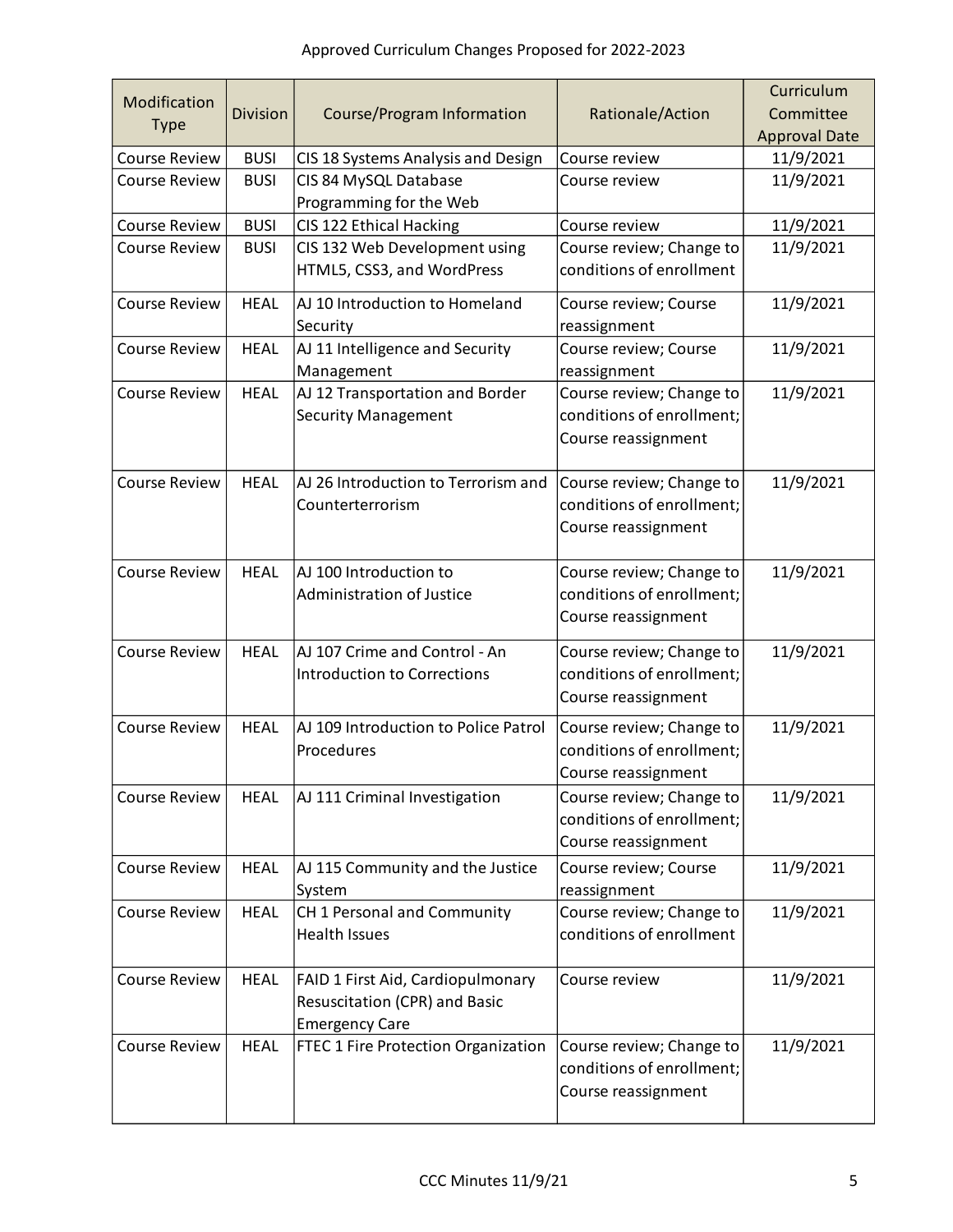| <b>Course Review</b> | <b>HEAL</b> | <b>FTEC 3 Fundamentals of Personal</b> | Course review; Change to  | 11/9/2021 |
|----------------------|-------------|----------------------------------------|---------------------------|-----------|
|                      |             | Fire Safety and Survival               | conditions of enrollment; |           |
|                      |             |                                        | Course reassignment       |           |
|                      |             |                                        |                           |           |
| <b>Course Review</b> | <b>HEAL</b> | FTEC 11 Arson Detection and            | Course review; Change to  | 11/9/2021 |
|                      |             | Control                                | conditions of enrollment; |           |
|                      |             |                                        | Course reassignment       |           |
|                      |             |                                        |                           |           |
| <b>Course Review</b> | <b>HEAL</b> | <b>FTEC 19 Fire Service Entrance</b>   | Course review; Change to  | 11/9/2021 |
|                      |             | Preparation                            | conditions of enrollment; |           |
|                      |             |                                        | Course reassignment       |           |
| <b>Course Review</b> | <b>HEAL</b> | <b>MEDT 1 Medical Terminology</b>      | Course review; Change to  | 11/9/2021 |
|                      |             |                                        | conditions of enrollment  |           |
|                      |             |                                        |                           |           |
| <b>Course Review</b> | <b>HEAL</b> | <b>NURS 101 Exploring Health</b>       | Course review; Change to  | 11/9/2021 |
|                      |             | <b>Occupation Careers</b>              | conditions of enrollment  |           |
| <b>Course Review</b> | <b>HEAL</b> | NURS 222 Medical Surgical Nursing -    | Course review             | 11/9/2021 |
|                      |             | Older Adult                            |                           |           |
| <b>Course Review</b> | <b>HEAL</b> | PE 80abc Men's Intercollegiate         | Course review             | 11/9/2021 |
|                      |             | <b>Volleyball Team</b>                 |                           |           |
| <b>Course Review</b> | <b>HEAL</b> | PE 120abc Women's Intercollegiate      | Course review             | 11/9/2021 |
|                      |             | Softball Team                          |                           |           |
| <b>Course Review</b> | <b>HEAL</b> | PE 132abc Women's Intercollegiate      | Course review             | 11/9/2021 |
|                      |             | <b>Badminton Team</b>                  |                           |           |
| <b>Course Review</b> | <b>HEAL</b> | PE 201 Introduction to Adapted         | Course review; Changes    | 11/9/2021 |
|                      |             | <b>Physical Education</b>              | to catalog description;   |           |
|                      |             |                                        | conditions of enrollment  |           |
| <b>Course Review</b> | <b>HEAL</b> | PE 255 Beach Volleyball                | Course review             | 11/9/2021 |
| <b>Course Review</b> | <b>HEAL</b> | PE 400 Adapted Fitness                 | Course review; Change to  | 11/9/2021 |
|                      |             |                                        | catalog description       |           |
| <b>Course Review</b> | <b>HEAL</b> | PE 401 Adapted Strength Training       | Course review; Change to  | 11/9/2021 |
|                      |             |                                        | catalog description       |           |
| <b>Course Review</b> | <b>HEAL</b> | PE 402 Adapted Swimming and            | Course review; Change to  | 11/9/2021 |
|                      |             | Hydroexercise                          | catalog description       |           |
| <b>Course Review</b> | <b>HEAL</b> | PE 404 Adapted Cardiovascular          | Course review             | 11/9/2021 |
|                      |             | Fitness                                |                           |           |
| <b>Course Review</b> | <b>HEAL</b> | PE 407 Adapted Bowling                 | Course review             | 11/9/2021 |
| <b>Course Review</b> | <b>HEAL</b> | RTEC 91 Radiographic Pathology         | Course review; Change to  | 11/9/2021 |
|                      |             |                                        | conditions of enrollment  |           |
| <b>Course Review</b> | <b>HEAL</b> | RTEC 104 Clinical Education 1          | Course review             | 11/9/2021 |
| <b>Course Review</b> | <b>HEAL</b> | RTEC 107 Clinical Experience 2         | Course review; Change to  | 11/9/2021 |
|                      |             |                                        | conditions of enrollment  |           |
| <b>Course Review</b> | <b>HEAL</b> | RTEC 111 Fundamentals of               | Course review             | 11/9/2021 |
|                      |             | Radiologic Technology                  |                           |           |